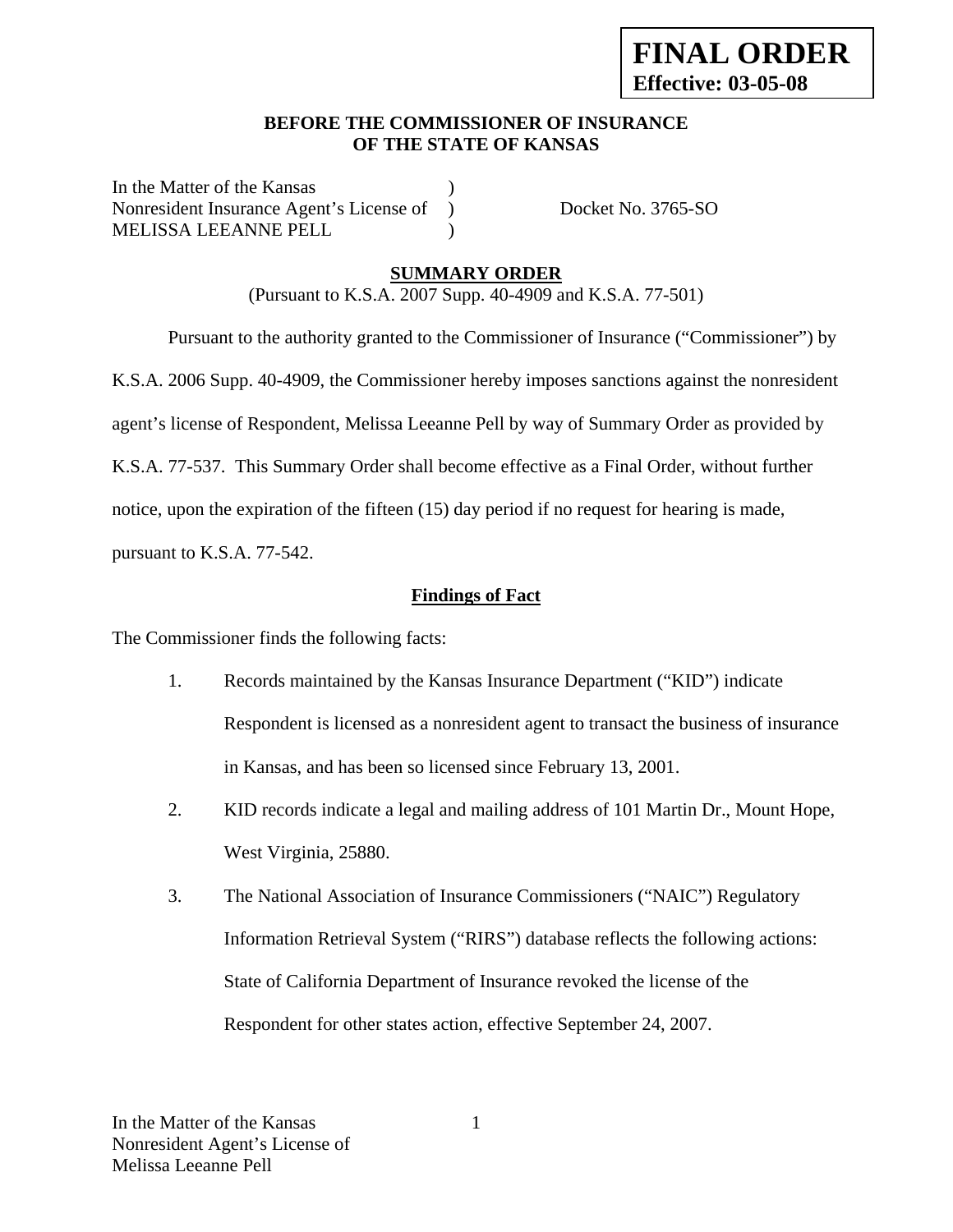4. Respondent has failed to notify KID of the actions taken by the State of California until January 11, 2008.

## **Applicable Law**

- 5. K.S.A. 40-4909 states, in pertinent part:
	- (a) The commissioner may deny, suspend, revoke, or refuse renewal of any license issued under this act if the commissioner finds that the applicant or license holder has:
		- (2) Violated
			- (A) Any provision of chapter 40 of the Kansas Statutes Annotated, and amendments thereto, or any rule and regulation promulgated thereunder;
			- (C) any insurance law or regulation of another state;
		- (9) Had an insurance agent license, or its equivalent, denied, suspended or revoked in any other state, district or territory.
	- (b) In addition, the commissioner may suspend, revoke or refuse renewal of any license issued under this act if the commissioner finds that the interests of the insurer or the insurable interests of the public are not properly served under such license.
	- (h) in lieu of taking any action under subsection (a), the commissioner may:

(2) issue an order imposing an administrative penalty up to a maxium of \$500 for each violation . . . unless such person knew or should have known that the violative act could give rise to disciplinary action under subsection (a). If such person knew or reasonably should have known the violative act could give rise to any disciplinary proceeding . . . the commissioner may impose a penalty up to a maximum of \$1000 for each violation . . . .

- 6. KA.R. 40-7-9 states, in pertinent part: Each person licensed in this state as an insurance agent shall report the following to the commissioner of insurance within 30 days of occurrence:
	- (a) Each disciplinary action on the agent's license or licenses by the insurance regulatory agency of any other state or territory of the United States.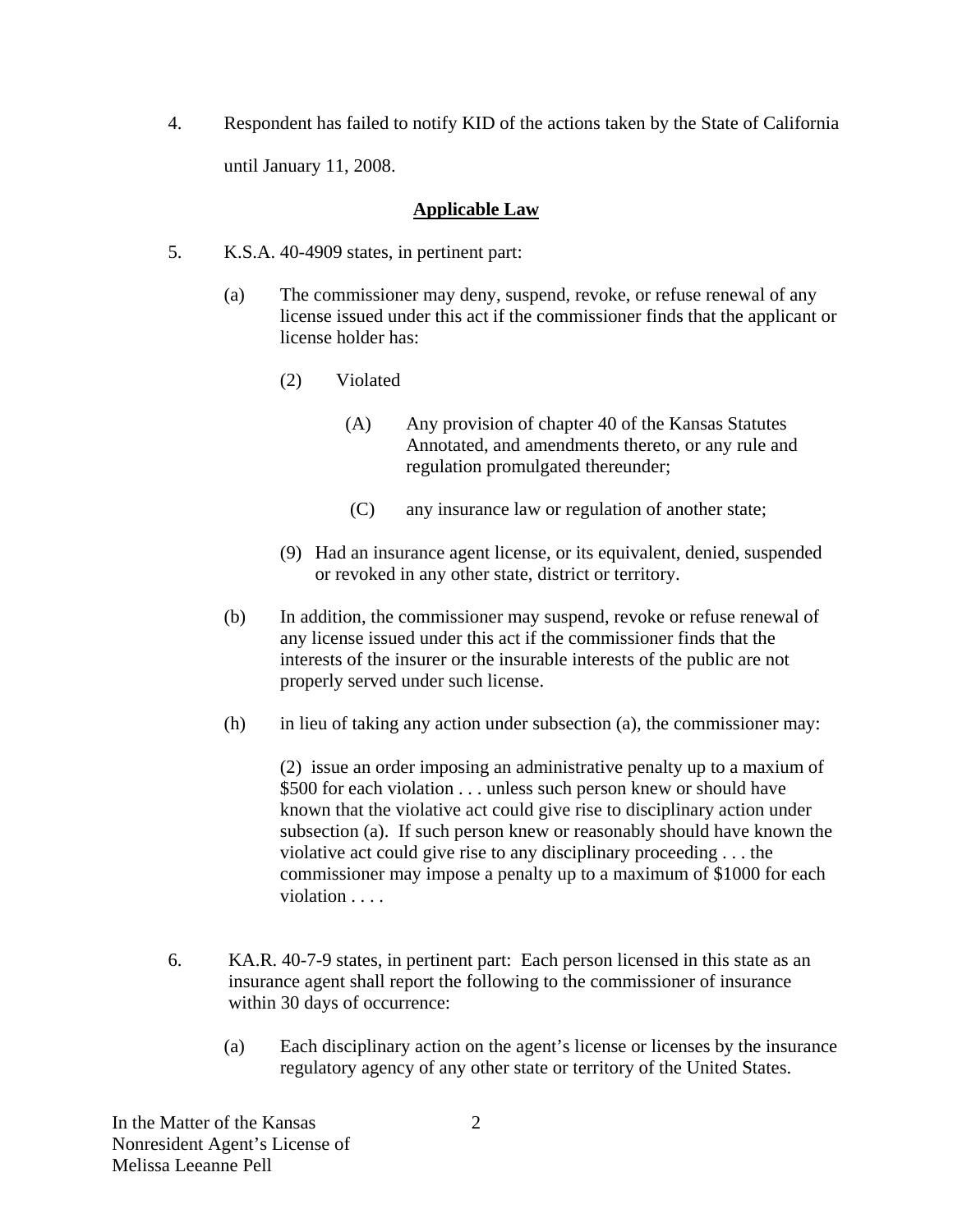#### **Conclusions of Law**

- 7. The Commissioner has jurisdiction over Respondent as well as the subject matter of this proceeding, and such proceeding is held in the public interest.
- 8. The Commissioner finds that Respondent's Kansas license may be revoked because Respondent violated an insurance law or regulation in another state pursuant to K.S.A.  $40-4909(a)(2)(C)$ .
- 9. The Commissioner finds that Respondent's Kansas license may be revoked because Respondent's California license was revoked, pursuant to K.S.A. 40- 4909(a)(9).
- 10. The Commissioner finds that Respondent violated K.S.A. 2006 Supp. 40-  $4909(a)(2)$ (A) and K.A.R. 40-7-9 by failing to notify the Kansas Insurance Department of the disciplinary action taken by the State of California Department of Insurance on September 24, 2007.
- 11. The Commissioner, therefore, concludes that good cause exists pursuant to K.S.A. 2006 Supp. 40-4909(a) and (h) to revoke or suspend Respondent's Kansas nonresident insurance agent's license or impose administrative penalties in lieu of revocation.
- 12. The Commissioner concludes that Respondent's insurance agent's license may be revoked for the protection of the insurable interests of the public pursuant to K.S.A. 2006 Supp. 40-4909(b).
- In the Matter of the Kansas 3 13. Based on the facts and circumstances set forth herein, it appears that the use of summary proceedings in this matter is appropriate, in accordance with the provisions set forth in K.S.A. 77-537(a), in that the use of summary proceedings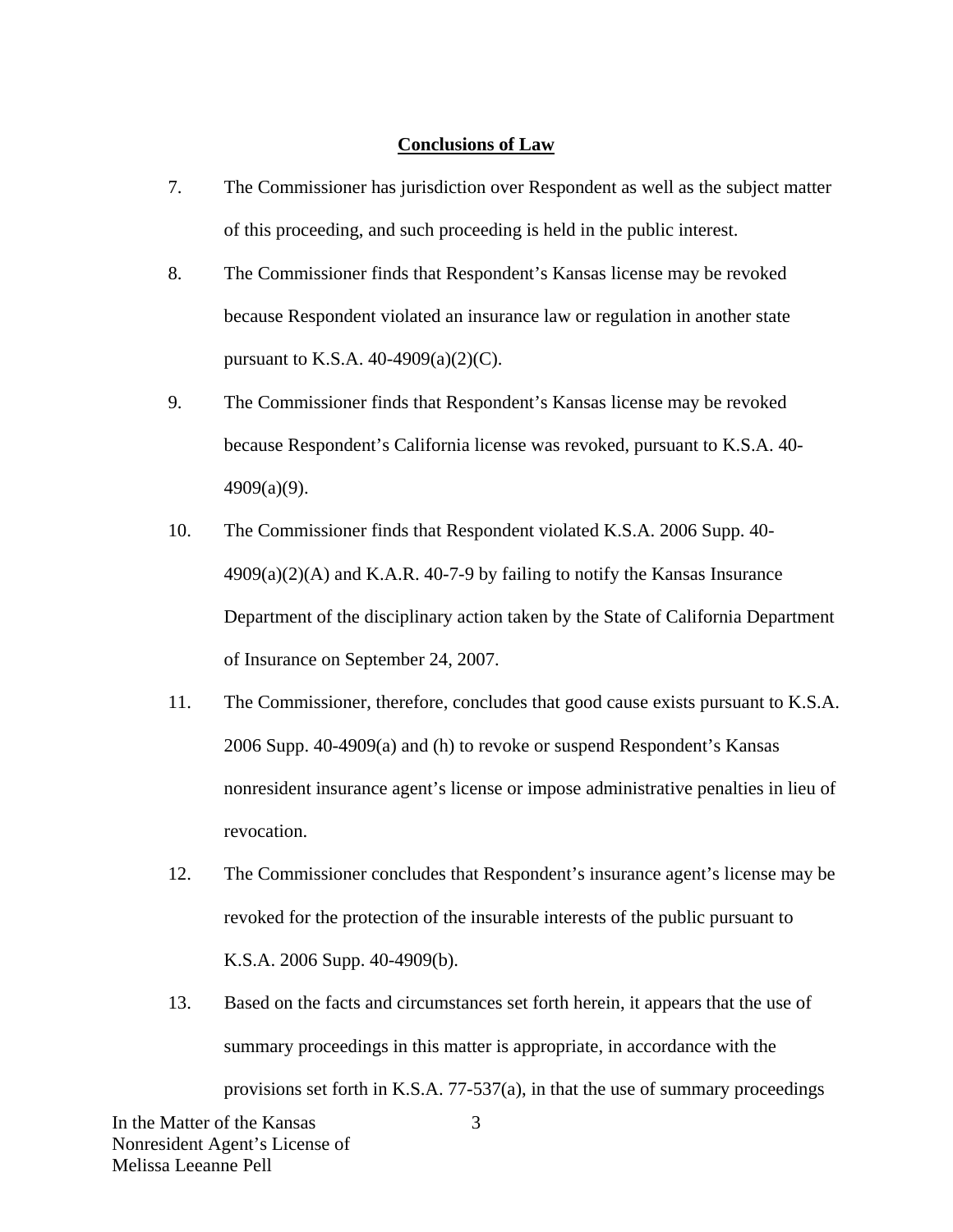does not violate any provision of the law and the protection of the public interest does not require KID to give notice and opportunity to participate to persons other than Melissa Leeanne Pell.

## **IT IS THEREFORE ORDERED BY THE COMMISSIONER OF INSURANCE THAT:**

Respondent Melissa Leeanne Pell shall pay an administrative penalty of \$500 for failure

to notify KID of another state agency's action and the Kansas nonresident insurance

agent's license of Melissa Leeanne Pell is hereby **SUSPENDED on the effective date of** 

**this order until such time as the penalty is paid in full.** 

### **NOTICE AND OPPORTUNITY FOR HEARING**

Melissa Leeanne Pell, within fifteen (15) days of service of this Summary Order, may file with the Kansas Insurance Department a written request for hearing on this Summary Order, as provided by K.S.A. 77-542. In the event a hearing is requested, such request should be directed to:

> John W. Campbell, General Counsel Kansas Insurance Department  $420$  S.W.  $9<sup>th</sup>$  Street Topeka, Kansas 66612

Any costs incurred as a result of conducting any administrative hearing shall be assessed against the agent/agency who is the subject of the hearing as provided by K.S.A. 40-4909(f). Costs shall include witness fees, mileage allowances, any costs associated with reproduction of documents which become part of the hearing record, and the expense of making a record of the hearing.

If a hearing is not requested, this Summary Order shall become effective as a Final Order, without further notice, upon the expiration of the fifteen (15) day period for requesting a hearing. The Final Order will constitute final agency action in the matter.

In the event the Petitioner files a petition for judicial review, the agency officer designated pursuant to K.S.A. 77-613(e) to receive service of a petition for judicial review on behalf of the Kansas Insurance Department is:

> John W. Campbell, General Counsel Kansas Insurance Department 420 S.W.  $9^{th}$  St. Topeka, Kansas 66612

In the Matter of the Kansas Nonresident Agent's License of Melissa Leeanne Pell